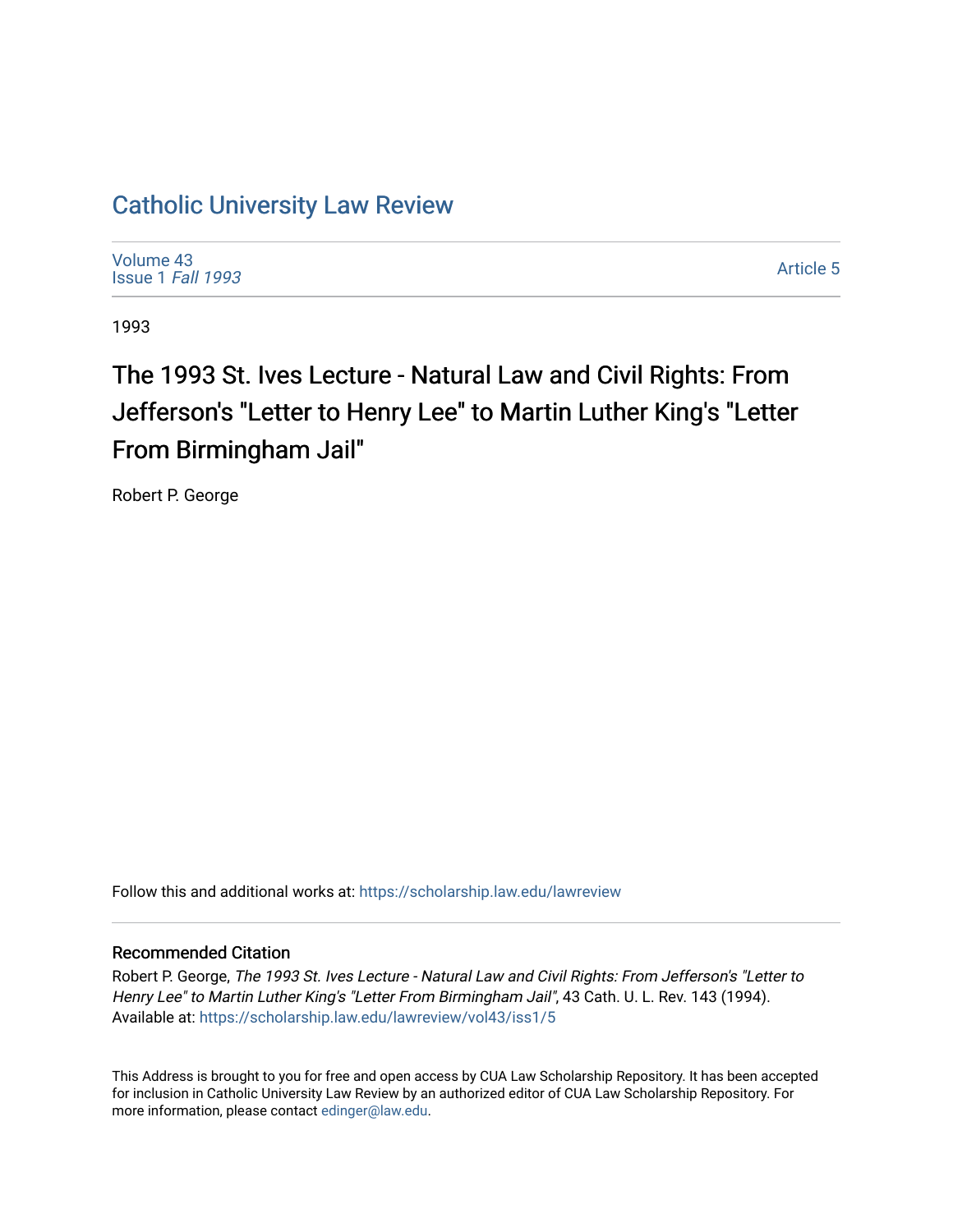### **ADDRESS**

## THE **1993 ST. IVES LECTURE\* NATURAL** LAW **AND** CIVIL RIGHTS: FROM **JEFFERSON'S** "LETTER TO HENRY **LEE"** TO MARTIN LUTHER **KING'S** "LETTER FROM BIRMINGHAM **JAIL"**

#### *Robert P. George\*\**

Ever since Jeremy Bentham scorned the idea of natural or moral rights as no ordinary nonsense, but "nonsense upon stilts,"' a certain stream of thought about rights has held them to be merely conventional and historically contingent. According to the conventionalist or historicist view, moral rights cannot come as a divine gift because there is no divine giver; nor can they derive from human nature because there is no determinate human nature. Moral rights, according to conventionalists and historicists, exist only in the sense that certain people, or peoples, happen to believe—as a contingent matter of fact, that is, subjectively—that rights exist and are willing to honor them. Where people, or peoples, do not happen to believe in their existence, rights simply do not exist.

Now historicists and conventionalists do not doubt the existence of *legal* rights. For legal or "positive" rights can easily be accommodated and accounted for in historicist and conventionalist terms. What they deny, and what theorists of natural law and natural rights affirm, is that legal rights can embody or express moral rights that are not merely contingent and conventional. In other words, the issue dividing historicists and conventionalists, on the one side, and partisans of natural law and

<sup>\*</sup> This Article is adapted from a lecture delivered on April **21, 1993,** at the Columbus School of Law, The Catholic University of America, as part of the St. Ives Lecture Series.

**<sup>\*\*</sup>** Associate Professor of Politics, Princeton University; **Of** Counsel, Robinson **&** Mc-Elwee, Charleston, W. Va.; Commissioner, United States Commission on Civil Rights; B.A. Swarthmore College; M.T.S. and **J.D.** Harvard University; **D.** Phil. Oxford University. The views expressed herein are the author's own and are not necessarily those of any organization with which he is affiliated.

<sup>1.</sup> JEREMY BENTHAM, *Anarchical Fallacies, in* 2 THE WORKS OF JEREMY BENTHAM 489, **501** (John Bowring ed., **1962).**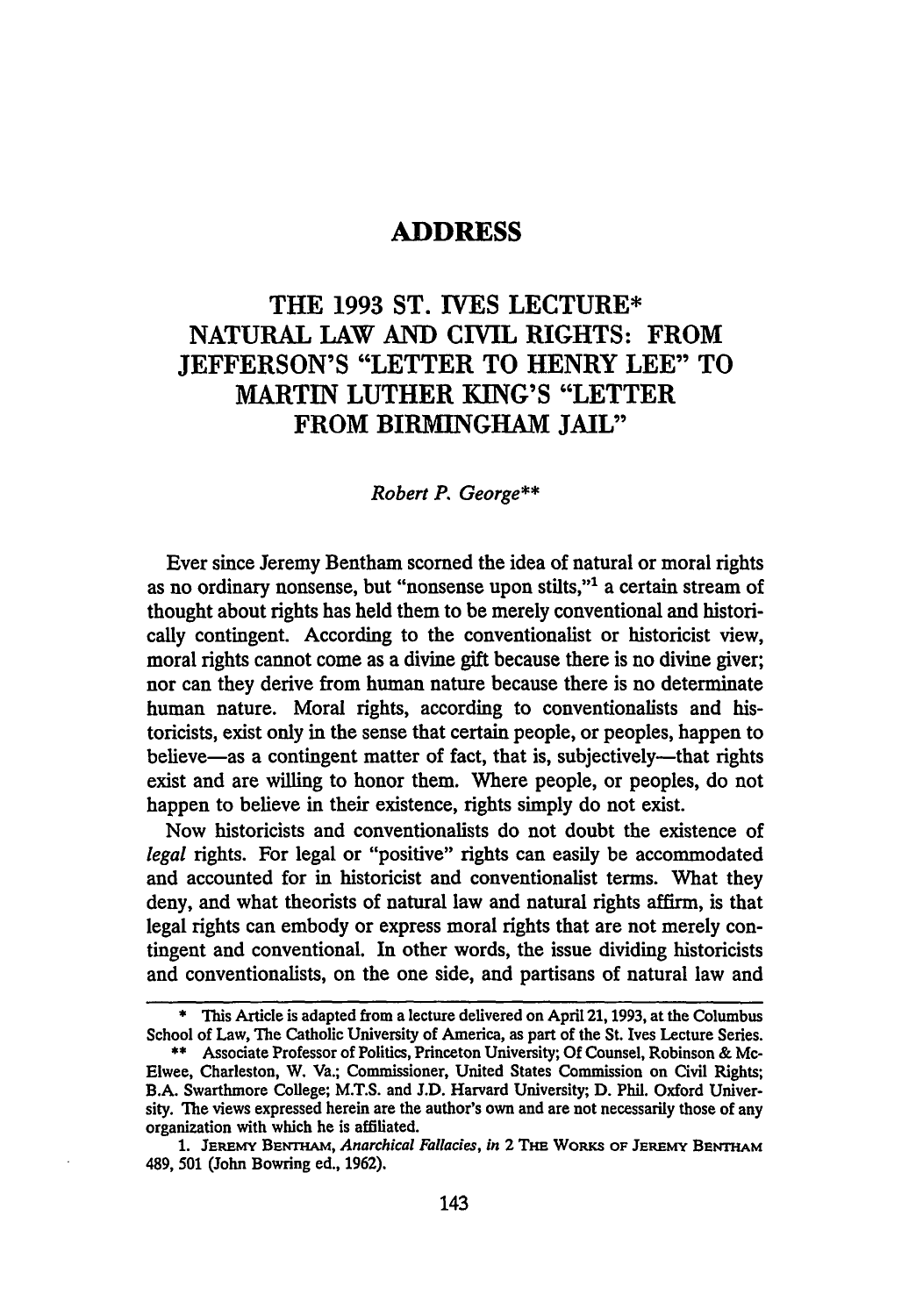natural rights, on the other, is whether positive law can be designed to embody, or can validly be criticized for failing to embody, objective or true principles of justice. Such principles are principles that people, or peoples, have sound reasons to hold and honor whether or not they happen to hold and honor them in fact.

Any serious student of civil rights must inquire into the moral ground and epistemic status of civil rights. Is the mode of existence of civil rights *simply* historically contingent and conventional? That is, do civil rights come into being merely at some specific time and place, and then possibly disappear as "history" or experience unfolds?

To be sure, our civil rights, as the rights of citizens of this nation, considered as legal rights-i.e., as rights that are posited legislatively and enforceable in court-are certainly historically contingent. Laws, including laws that create rights, are human artifacts. They come into force by authoritative enactment, and they can, by authoritative act, be repealed. They may exist as legal fact at one historical moment and not at another. Their existence or nonexistence in a positive code depends on human acts of positing and enforcing them. Thus, they can and do change.

Abraham Lincoln expressed the relation between the *time-bound historicity* and the *timeless rationality* of the principle of equal rights in his 1857 speech on the *Dred Scott v. Sanford2* decision. He said of those who had written the Declaration of Independence that

[t]hey defined with tolerable distinctness, in what respects they did consider all men created equal-equal in "certain inalienable rights, among which are life, liberty, and the pursuit of happiness." This they said, and this they meant. They did not mean to assert the obvious untruth, that all were then actually enjoying that equality, nor yet, that they were about to confer it immediately upon them. In fact they had no power to confer such a boon. They meant simply to declare the *right,* so that the *enforcement* of it might follow as fast as circumstances should permit. They meant to set up a standard maxim for free society, which should be familiar to all, and revered by all; constantly looked to, constantly labored for, and even though never perfectly attained, constantly approximated, and thereby constantly spreading and deepening its influence, and augmenting the happiness and value of life to all people of all colors everywhere?

**If** there are objective or true principles of justice (such as the principle of equality) that constitute a higher standard, then legislative action may

<sup>2. 60</sup> **U.S.** (2 How.) 393 (1857).

<sup>3.</sup> **ABRAHAM LINCOLN,** Speech at Springfield, Illinois (June 26, 1857), *in* 2 THE CoL-**LEcrED** WORKS OF ABRAHAM LINCOLN 398, 405-06 (Roy P. Basler et al. eds., 1953).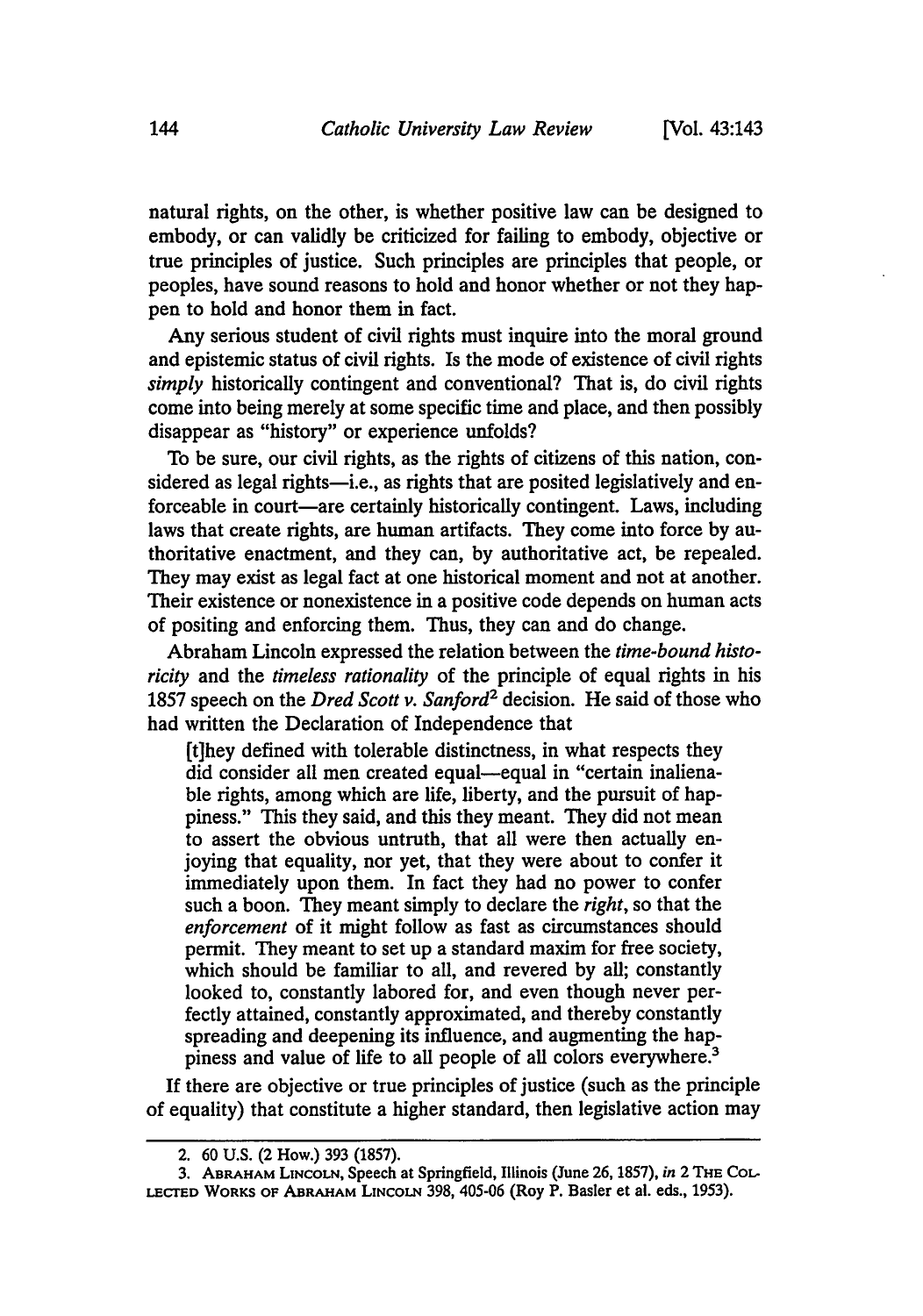be rationally guided and criticized in the light of those principles; and legal rights, or the absence of certain legal rights, can be judged morally good or bad. Authoritative actors in a legal system may fail to secure or enforce a right that, morally speaking, ought to be secured and enforced; or they may posit and enforce a right that ought not to be posited and enforced. For example, the law might unjustly fail to give a certain class of human beings a legal right not to be enslaved or arbitrarily killed; that is, it might unjustly confer upon another class a legal right to enslave or kill them. The justice or injustice of such acts of positive law is measured by reference to standards of the higher law, i.e., the moral law, that are objective or true eternally and universally.

Two weeks before Justice Thurgood Marshall resigned from the Supreme Court, I sat in my office in Princeton chatting with then-Judge Clarence Thomas who was in town to address a judicial education seminar. I was, at the time, putting together the volume of essays that has now appeared under the title *Natural Law Theory,4* and our discussion turned to the question of natural law and civil rights. However much Judge Thomas' confirmation hearings left the public confused about his ideas of natural law and natural rights, he made his position on the issue crystal clear to me: "Those who deny natural law," he said, "cannot get me out of slavery."5 Of course, Justice Thomas was not suggesting that contemporary historicists or conventionalists—"those who deny natural law"-believe in slavery, and he well knows that some nineteenth century believers in natural law argued for a natural right to own slaves. His point was that the moral relativism that informs historicist and conventionalist accounts of rights precludes the proponents of such accounts from offering a rational moral argument against slavery. All they can say is that once upon a time in this country white people had the legal right to own black people, and now black people (and, indeed, all people) have the legal right not to be enslaved. For the latter proposition they can cite the Thirteenth Amendment of the United States Constitution. Their historicism and conventionalism preclude them, however, from saying that the Thirteenth Amendment embodies or gives legal force to a moral or natural right not to be enslaved. Under their account, no one would have had objective moral reasons (though some could have had economic or other instrumental or nonmoral reasons) to support the abolition of slavery. Of course, people may have believed (and acted upon their belief) in a natural right not to be enslaved, which provided a moral reason for

<sup>4.</sup> **NATURAL LAW THEORY: CONTEMPORARY ESSAYS** (Robert P. George ed., 1992).

**<sup>5.</sup>** Interview with Clarence Thomas, Judge, United States Court of Appeals for the District of Columbia Circuit, in Princeton, **NJ.** (June, **1991).**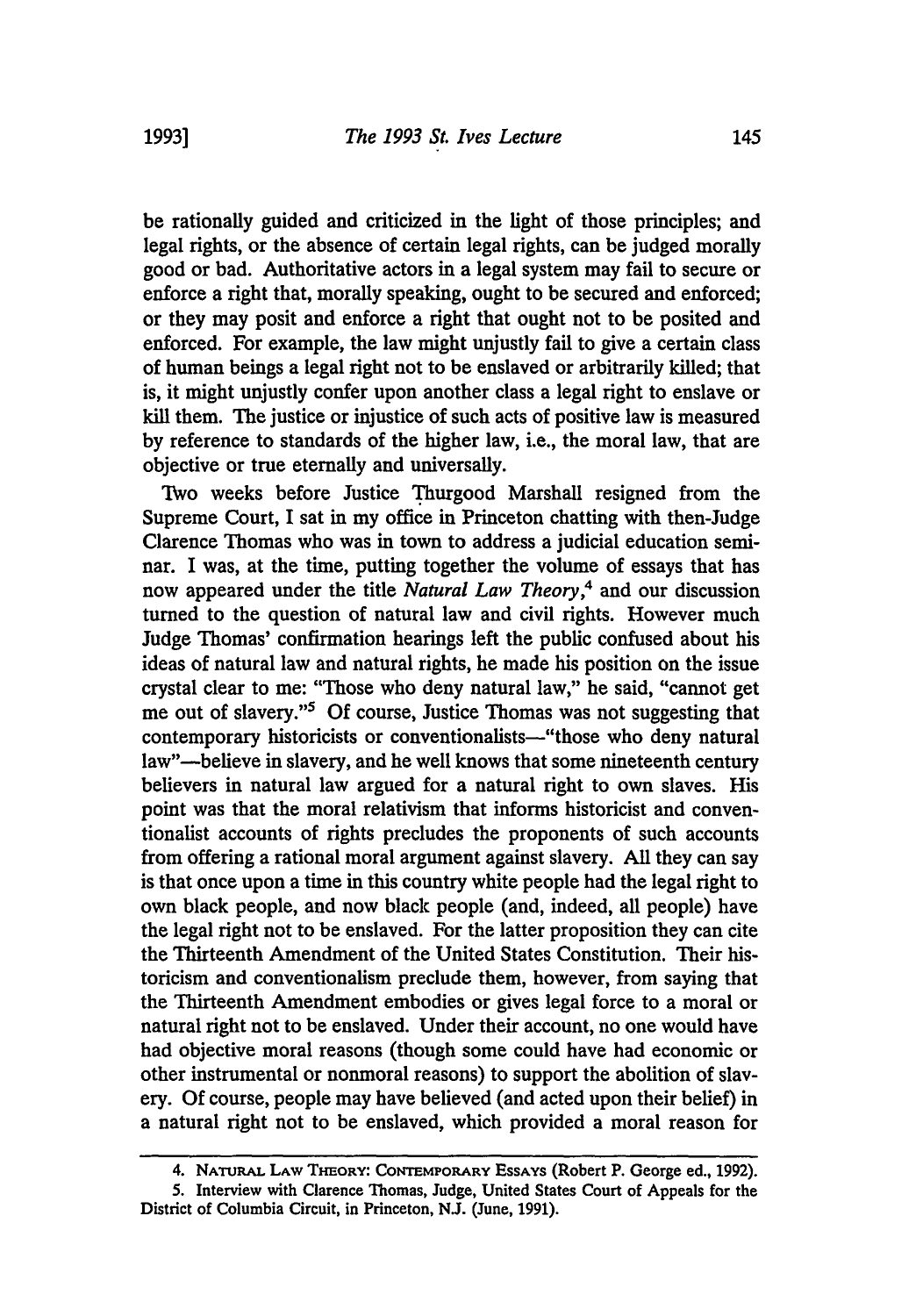them to support abolition, but this subjective belief, under the historicist and conventionalist account, lacked a rational ground. That is to say, it was in no sense *rationally* superior to the belief of other people that no such right existed or, indeed, that they had a right to own slaves. It also follows that neither history nor convention could provide an adequate rational defense against the return in the future of some form of slavery.

Like Justice Thomas, I reject historicism and conventionalism in favor of the natural law and natural rights position. It is probably true, however, that in this respect we are in the minority in today's legal and academic communities. We can, however, take comfort at finding ourselves in agreement with America's greatest statesmen, from Jefferson to Lincoln to Martin Luther King. They-and the central philosophic tradition of which they were, in turn, our nation's principal bearers—argued that the basis of civil rights and liberties was natural law and the natural rights that derive from the natural law.

Let me pay what is due to the natural law skeptics of our day: the central tradition was by no means clear and united on the meaning or content of the natural law. But the proponents of natural law in all its varieties-from the pagan Aristotle to the Christian St. Thomas Aquinas, from Enlightenment philosophers such as Locke to Jefferson, Lincoln, and, not least of all, King-would probably all have been appalled to hear that natural law thinking is irrelevant or dangerous, which was the conventional view expressed again and again during round one of Justice Thomas' confirmation hearings.

**If** *the* official act of foundation of the American regime was the publication of the Declaration of Independence-as our Founders themselves plainly believed—then at the basis of American republicanism is the explicit recognition of "the Laws of Nature and Nature's God."6 In justifying the act of independence, the Declaration says that we Americans "hold these truths to be self-evident, that all men are created equal, that they are endowed **by** their Creator with certain unalienable Rights, among these are Life, Liberty and the pursuit of Happiness."7 Jefferson, the author of these immortal lines, acknowledged that there was nothing new about the natural law and natural rights philosophy of the Declaration. Years later, he wrote to Henry Lee that it was

[n]ot to find out new principles or new arguments never before thought of, nor merely to say things which had never been said before, but to place before mankind the common sense of the

**<sup>6.</sup> THE DECLARATION OF INDEPENDENCE para. 1 (U.S. 1776).**

*<sup>7.</sup> Id.* at para. 2.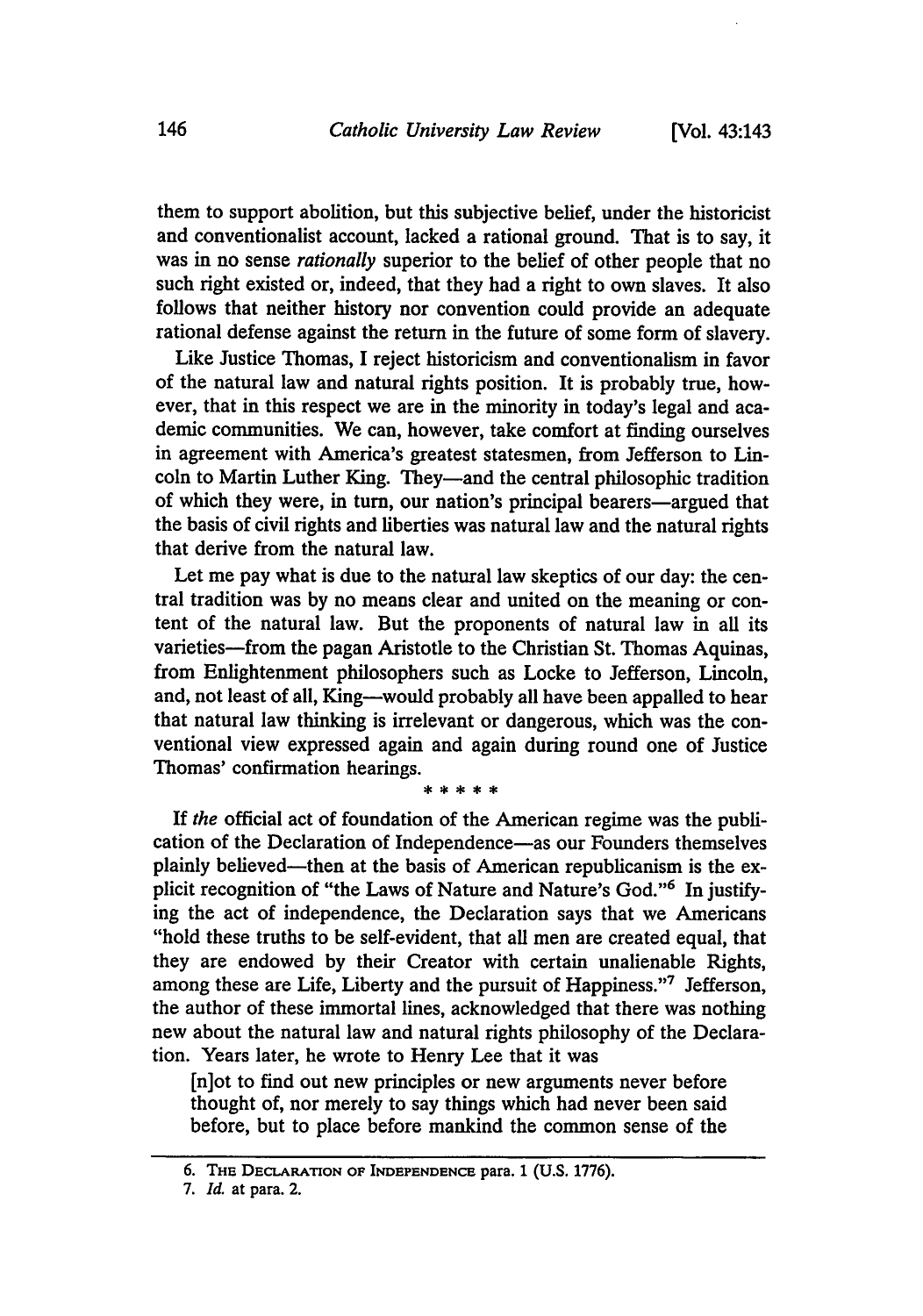subject .... [I]t was intended to be an expression of the American mind, and to give to that expression the proper tone and spirit called for by the occasion. **All** its authority rests then on the harmonizing sentiments of the day, whether expressed in conversation, in letters, printed essays, or in the elementary books of public right, as Aristotle, Cicero, Locke, Sidney, etc.<sup>8</sup>

Notice that according to Jefferson, these writers-two ancients and two modems-described ideas of natural law in their "books of public right." That there were significant differences among these thinkers about the content of natural law was less important than their shared confidence that there is such a moral-political reality that is accessible to reason and that supplies theoretical justification for "public right." Jefferson was certain that the idea of natural law is "common sense"—that is, something ordinary citizens can and do understand-and that this common sense rests on certain "harmonizing sentiments of the day"—some core set of beliefs about which citizens, whatever their disagreements, could come to agreement.

Despite all the differences among the greatest minds that ever applied themselves to the fields of ethics and politics, there is one proposition on which those within the natural law tradition agree, namely, that human nature is, in significant respects, determinate, unchanging and structured. This does not mean that human nature is a closed nature;<sup>9</sup> for practical knowledge-knowledge of what is morally right and good for man-is not knowledge of what is (already) the case, but, rather, knowledge of what is to be (and ought to be) done, that is, knowledge of possible human fulfillment through rationally motivated action.<sup>10</sup> Because human beings as practically rational agents can understand and act upon *reasons* provided by the basic goods of human nature, they, unlike beings whose natures are closed, possess the capacity for free choice. Thus, human beings are capable of understanding a moral law, a law of practical reasonableness, constituted by principles of right reason in practical affairs. $11$ 

The standard historicist and conventionalist argument against natural law and natural rights appeals to the brute fact of moral diversity in the

<sup>8.</sup> Letter from Thomas Jefferson to Henry Lee (May 8, 1825), *in* THE POLITICAL **WRmNGs** OF THoMAs **JEPFERSON 88** (Edward Dumbauld ed., **1955).**

*<sup>9.</sup> See generally* Robert P. George, *Natural Law and Human Nature, in* NATURAL **LAW THEoRY,** *supra* note 4, at **31** (arguing that human nature is not a closed nature).

**<sup>10.</sup>** *See generally* Germain Grisez et al., *Practical Principles, Moral Truth, and Ultimate Ends,* **32** AM. **J.** Jums. **99 (1987)** (responding to criticisms of natural law theory).

<sup>11.</sup> On practical reasonableness, see generally JOHN FINNIS, NATURAL LAW AND NAT-URAL **RIGHTS** 100-33 (1980).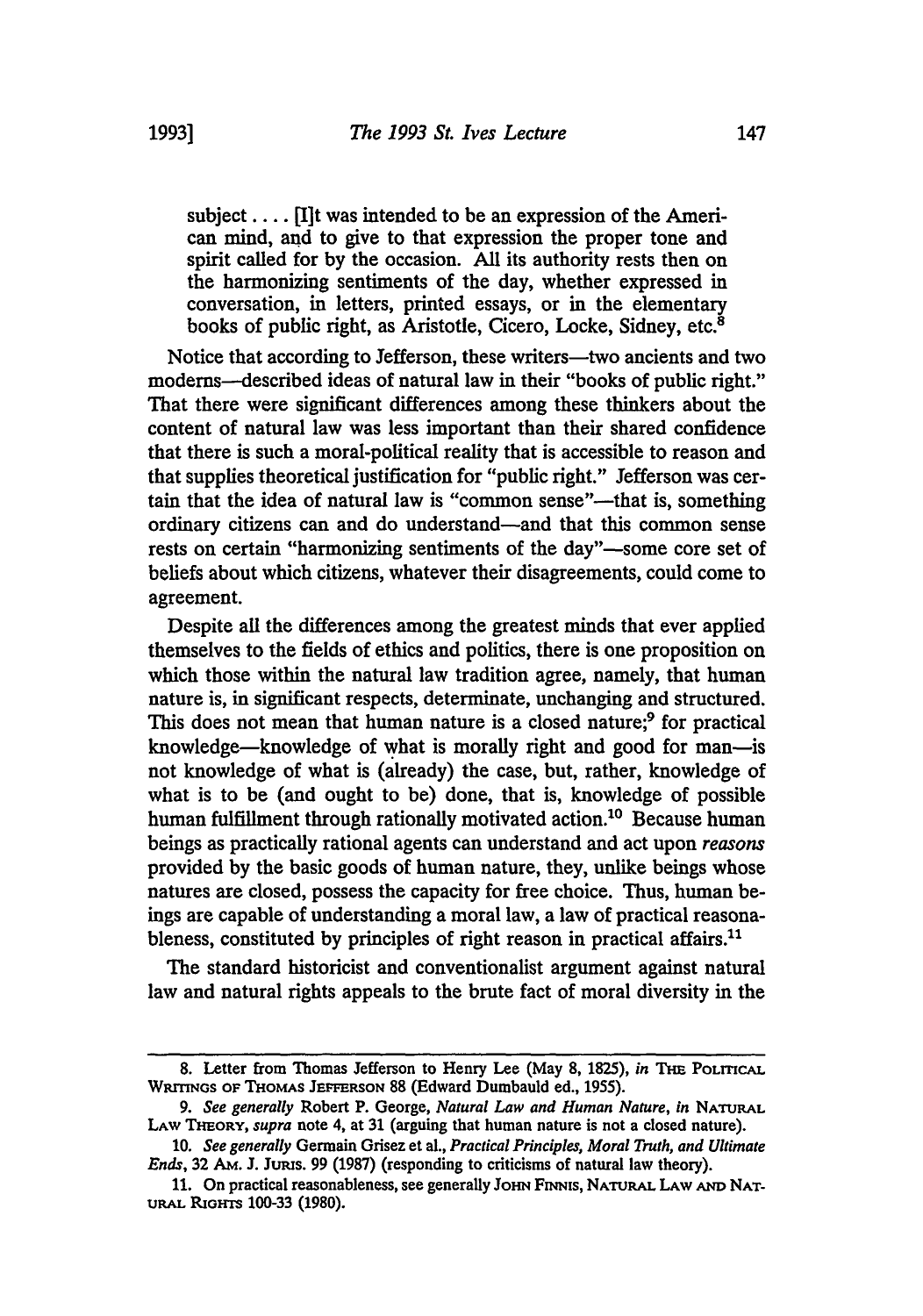world.12 Different people, and peoples, hold or have held, different and conflicting beliefs about issues such as slavery, racial segregation and abortion. From this observable fact, standard historicists and conventionalists conclude that there is no moral truth, no natural law. But this inference is unwarranted. The existence of moral truth is logically compatible with any range of moral diversity. As Leo Strauss observed:

[K]nowledge of the indefinitely large variety of notions of right and wrong is so far from being incompatible with the idea of natural right that it is the essential condition for the emergence of that idea: realization of the variety of notions of right is *the* incentive for the quest for natural right.<sup>13</sup>

**A** different objection to the idea of natural law and natural rights is its alleged incompatibility with a legitimate range of human freedom, ways of life and diversity of choices.<sup>14</sup> But this argument fares no better. In the first place, it appears to be self-referentially inconsistent inasmuch as it presupposes a moral obligation to respect freedom and diversity as a matter not of mere convention, but of natural justice or natural rights. It is, in short, a palpably moralistic critique of moral objectivity. Second, the argument misses its target; because the belief that some choices and ways of life are objectively morally wicked does not entail the proposition that there is always a single correct choice or way of life. Natural law theorists recognize a legitimate variety of choices and ways of life that reflect the spectrum of human goods as well as the diverse opportunities and legitimate ways that people can realize and instantiate these goods. Natural law theory has never demanded uniformity or celebrated conformism.<sup>15</sup>

Now historicism and conventionalism are, so to speak, polite expressions of skepticism. They are, however, unstable. This politeness is not principled, but reflects the habits of civility or the mild temperament of

<sup>12.</sup> Versions of this argument are advanced **by** MELVILLE **J.** HERSKOVrrs, CULTURAL RELATIVISM (Frances Herskovits ed., 1972) and J.L. MACKIE, ETHICS: INVENTING RIGHT AND WRONG (1977). For powerful defenses of natural law and natural rights against arguments for relativism and skepticism that appeal to moral diversity, see HADLEY ARES, FIRST THINGS: AN INQUIRY INTO **THE** FIRST PRINCIPLES OF **MORALS AND** JusmicE **(1986)** and JOHN FINNIS, FUNDAMENTALS OF ETHICS (1983).

<sup>13.</sup> LEO STRAUSS, NATURAL RIGHT **AND** HISTORY **10 (1953).**

<sup>14.</sup> This objection is asserted against the natural law theorizing of Germain Grisez and John Finnis in Bernard Hoose, *Proportionalists, Deontologists and the Human Good,* **33** HEYTHROP J. **175** (1992). For a defense of this sort of theorizing against Hoose's critique, see Robert P. George, *Liberty Under the Moral Law: On B. Hoose's Critique of the Grisez-Finnis Theory of Human Good,* 34 HEYTROP J. **175** (1993).

**<sup>15.</sup>** On the compatibility of natural law theory with recognition of legitimate pluralism and diversity, see generally ROBERT P. GEORGE, MAKING MEN MORAL: CIVIL LIBERTIES **AND PUBLIC** MORALITY **(1993).**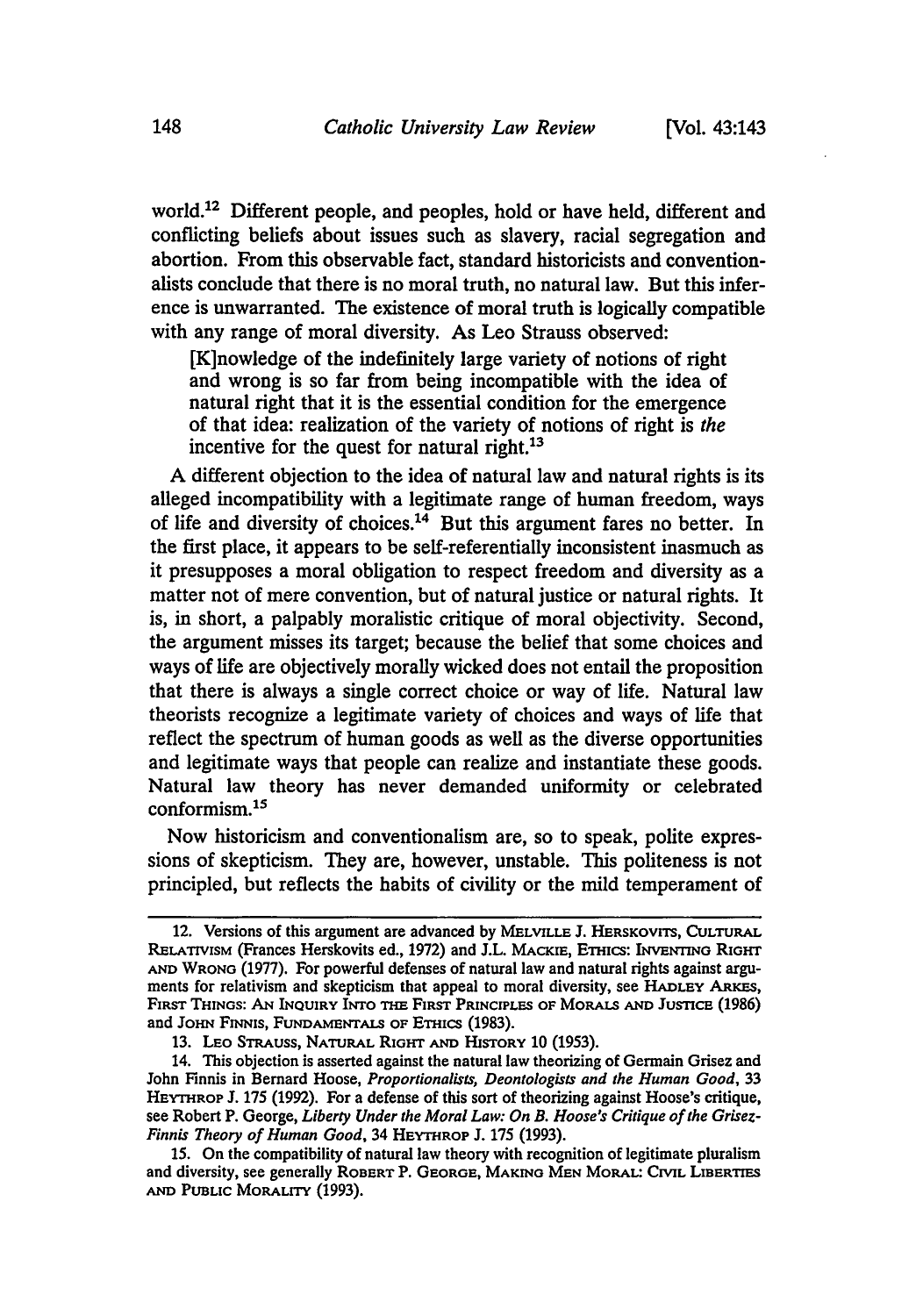intellectuals who happen to hold these positions. But others may be found, of stronger will and greater ambition, who reject natural law. Moreover, they are not constrained by politesse from drawing the truly radical conclusions that flow from the proposition that there are no objective standards of justice and right. They correctly reason that if man is radically free-free from any standards of practical reasonableness, which is to say, morality-then, as Nietzsche put it, "all things are permitted."16 This suggests that men are free to pursue their desires and interests, whatever they happen to be; they are, that is to say, morally free, whether or not they are legally free, to deny freedom to others, to manipulate, exploit, even enslave them. Where reason has no sway in practical affairs, the sole question is who has the power. And the powerful have *no reason* to spare the weak. The radical or nihilist critique of moral objectivity understandably, on its own terms, denounces natural law thinking as a "slave morality." $17$ 

The instability of historicism and conventionalism leads to a conclusion worth pondering, namely, that the choice for us is not natural law or freedom, as Clarence Thomas' liberal critics suggested; the choice is natural law, and a morally ordered freedom based on natural law, or nihilism.

Prior to the revolution in, or as some say, the invention of, philosophy by Socrates, law *(nomos)* meant the conventional and nature *(physis)* was regarded as its opposite. We hear tentative beginnings of natural law argumentation in Plato, who puts the opposed terms "nature" and "law" together only twice, I believe, in his corpus-neither time suggesting a nonconventional rule of equity. The Platonic Socrates does not speak of natural law—for Plato a paradox—but of that which is "right by nature," or "natural right."<sup>18</sup>

Yet in the dialogue *Minos,* or *On Law,* Socrates does suggest that there is some unwritten transcendent standard of "worthiness" and "wickedness" that disqualifies bad laws *(nomoi)* from being considered truly

**18. PLATO,** *supra* **note** 17, at 501b.

**<sup>16.</sup>** For two excellent analyses of Nietzschean nihilism, see **STAmEY ROSEN, NIHILISM: A PILOsoPHIcAL EssAy** at xiii, xiii-xx (1969) and Werner J. Dannhauser, *Friedrich Nietzsche,* ln **HISTORY** OF **POLrrcAL PHILosoPHY** 829, 842 (Leo Strauss & Joseph Cropsey eds., 3d ed. 1987).

<sup>17.</sup> In the original debate about natural justice in the western philosophic tradition, Thrasymachus in Plato's *Republic* anticipates Nietzsche's "transvaluation of values" when he declares under Socrates's relentless questioning that "the just is nothing other than the advantage of the stronger." **PLATO, TmE REPUBLIC 338C** (Allan Bloom, trans., **2d** ed. 1968). Cf. FRIEDRICH W. NIETZSCHE, THE ANTICHRIST, *reprinted in* THE PORTABLE **NmZmCHE** 565,568 (Walter Kaufmann, ed. & trans., 1954); **FRIEDRICH** W. **NIrEzscHn,** *On the Genealogy of Morals* **H.17,** app. 92, *reprinted in ON* **THm GENEALOOY OF MoRALSAN EccE** HoMo 1, **86,** 168-69 (Walter Kaufmann ed., Walter Kaufmann & R.J. Hollingdale trans., 1969).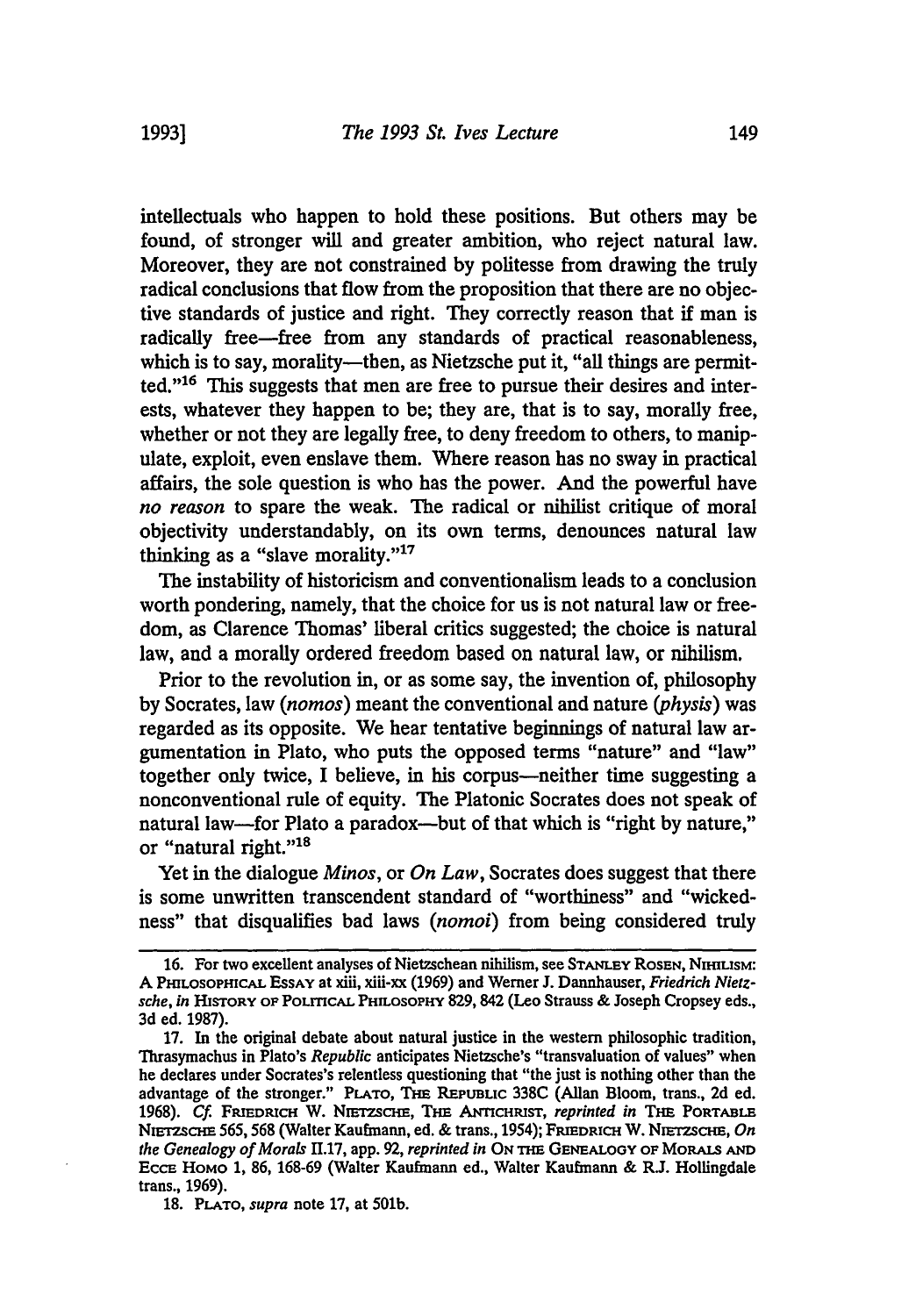law.<sup>19</sup> Moreover, in Xenophon's *Memorabilia*, Socrates mentions an unwritten law against incest that is enforced **by** the natural penalty of having ill-begotten offspring.20

Plato's more confident successor, Aristotle, developed the system of ethics from which the tradition of natural law theorizing emerged. Like Socrates and Plato, Aristotle does not speak of "natural law," yet he writes of an unchanging "law based on nature."<sup>21</sup> Practical reason, in Aristotle's ethical writings, is concerned with discovering this law **by** rational inquiry and putting it into effect in human affairs.

**A** self-conscious commitment to the idea of natural law is more **fully** evidenced, however, in the writings of Cicero, who mentions it repeatedly. He says, for example, that

"law **. ..** is the highest reason implanted in nature, which prescribes those things which ought to be done, and forbids the contrary." And when this same reason is confirmed and established in men's minds, it is then law.

[The Romans] therefore conceive that prudence is a law, whose operation is to urge us to good actions, and restrain us from evil ones.22

Now remember that these early natural law philosophers were ignorant of the revealed teachings of Sacred Scripture. Therefore, we may put to rest the oft-expressed objection that belief in natural law is a sectarian religious doctrine. To the contrary, on its own terms, whether advanced by pagans, Christians, or Jews,<sup>23</sup> natural law philosophy seeks to vindicate principles accessible to, and thus binding upon, every reasonable person. If natural law is based upon "faith," it is a faith in reason, and in the possibility of practical reason in particular. It is as much the opponent of religious doctrines that deny the power of practical reason and make all ethical principles nothing but matters of divine command as it is the enemy of the nihilist doctrine that replaces the quest for rationality in ethics with the pure will to power.

It is precisely because the natural law is held to be accessible to reason and thus binding on all rational persons irrespective of religious faith or its absence that St. Paul can say in his *Letter to the Romans* that

**<sup>19.</sup>** PLATO, MINOs 314e, *reprinted in* THE RooTs **OF POLITICAL** PHILOSOPHY: **TEN** FORGOTrEN SocRATIc DIALOGUES *53,* 55-56 (Thomas L. Pangle ed. & trans., **1987).**

<sup>20.</sup> **XENOPHON, MEMORABILIA AND** OECONOMICUS IV.iv.17-23 (E.C. Marchant trans., **1923).**

<sup>21.</sup> ARISTOTLE, ON RHETORIC **1.1373b** (George A. Kennedy trans., 1991).

<sup>22.</sup> CICERO, *On the Laws* I.vi.12-19, *reprinted in* THE **TREATISES OF** M.T. **CICERO 398,** 406 (C.D. Yonge trans., 1878).

**<sup>23.</sup>** On natural law in the Jewish tradition, see **DAVID NOVAK, JEWISH** SOCIAL ETHICS 22-44 (1992).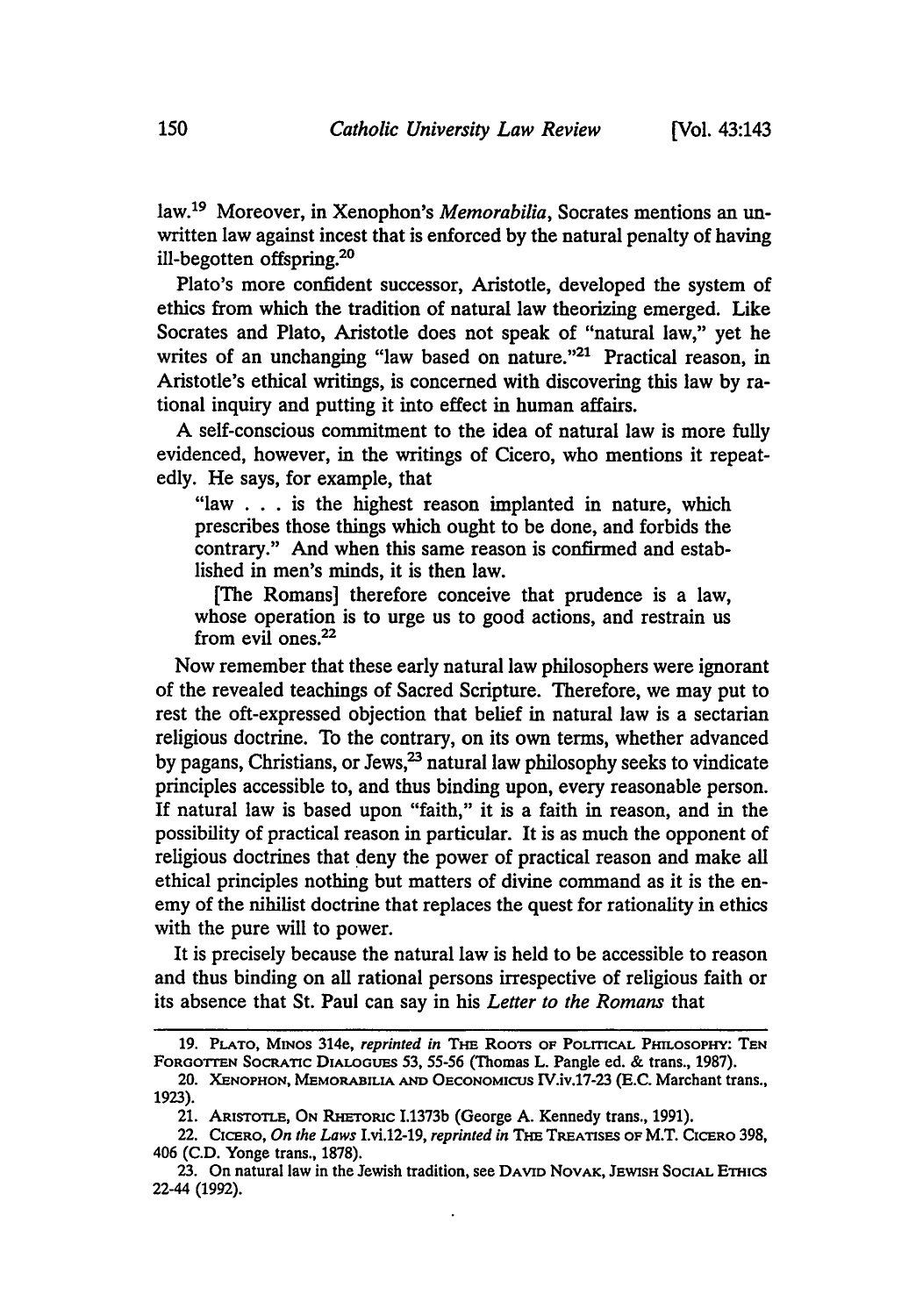it is not the hearers of the law who are righteous before God, but the doers of the law who will be justified. When the Gentiles who have not the law do by nature what the law requires, they are a law to themselves, even though they do not have the law. They show that what the law requires is written on their hearts, while their conscience also bears witness **....** <sup>24</sup>

**Of** course, once the revealed teachings began to challenge paganism, the tradition of classical philosophy could not avoid its impact, and the natural law tradition became integrated into (and enriched by) Christian thought in the writings of St. Augustine and especially St. Thomas Aquinas. In the most comprehensive expression of the premodern teaching on natural law, Aquinas says in his *Summa Theologica:* "[The human being] has a share of the Eternal Reason, whereby it has a natural inclination to its proper act and end: and this participation of the eternal law in the rational creature is called the natural law." $25$ 

Since many people today think of natural law thinking as a distinctively Catholic phenomenon, it is worth observing that the Anglican divine Richard Hooker adopts Aquinas' teaching on the subject with very little change.26 And, despite his distrust of rationalism, Martin Luther is careful not to dismiss "[t]he noble gem called natural law and reason [which] is a rare thing among the children of men."27 Even John Calvin acknowledges "that internal law, which,.., is in a manner written and stamped on every heart,"<sup>28</sup> though, to be sure, Calvin was Calvinist enough to insist that it had been grossly distorted and obscured by sin.

I would not deny that there is a fundamental division in moral and political thought between the ancient and medieval philosophers, on the one side, and the moderns, on the other. What is of interest here, however, is not the profound points of divergence, but, rather, the common belief in a natural law of personal and political morality that enabled Jefferson to speak of ancient and modern authors together as responsible for the "elementary books of public right"<sup>29</sup> whose teachings informed his Declaration.

<sup>24.</sup> *Romans* **2:13-15.**

**<sup>25.</sup> ST. THOMAS AQUINAS, SUMMA THEOLOGIAE** IaIlae **Q. 91,** art. 2 (Fathers of the English Dominican Province trans., 1948).

**<sup>26.</sup>** *See* Duncan B. Forrester, *Richard Hooker, in* **HISTORY** OF POLMCAL **PHILOSO.** *PHY, supra* note **16,** at **356, 358-59.**

**<sup>27.</sup>** MARTIN LurHnR, *Commentary on Psalm 101, in* **13** *LurHER'S* **WoRKs** 146, 161 (Jaroslav Pelikan & Helmut T. Lehmann eds., Alfred von Rohr Saver trans., **1956).**

**<sup>28.</sup>** JOHN **CALvIN, INSTIuTEs OF THE CHRiSTIAN RELiGION 16** (Henry Beveridge trans., 1966) (1536) (construing *Romans* 2:1-16).

**<sup>29.</sup>** Letter from Thomas Jefferson to Henry Lee, *supra* note **8,** at **8.**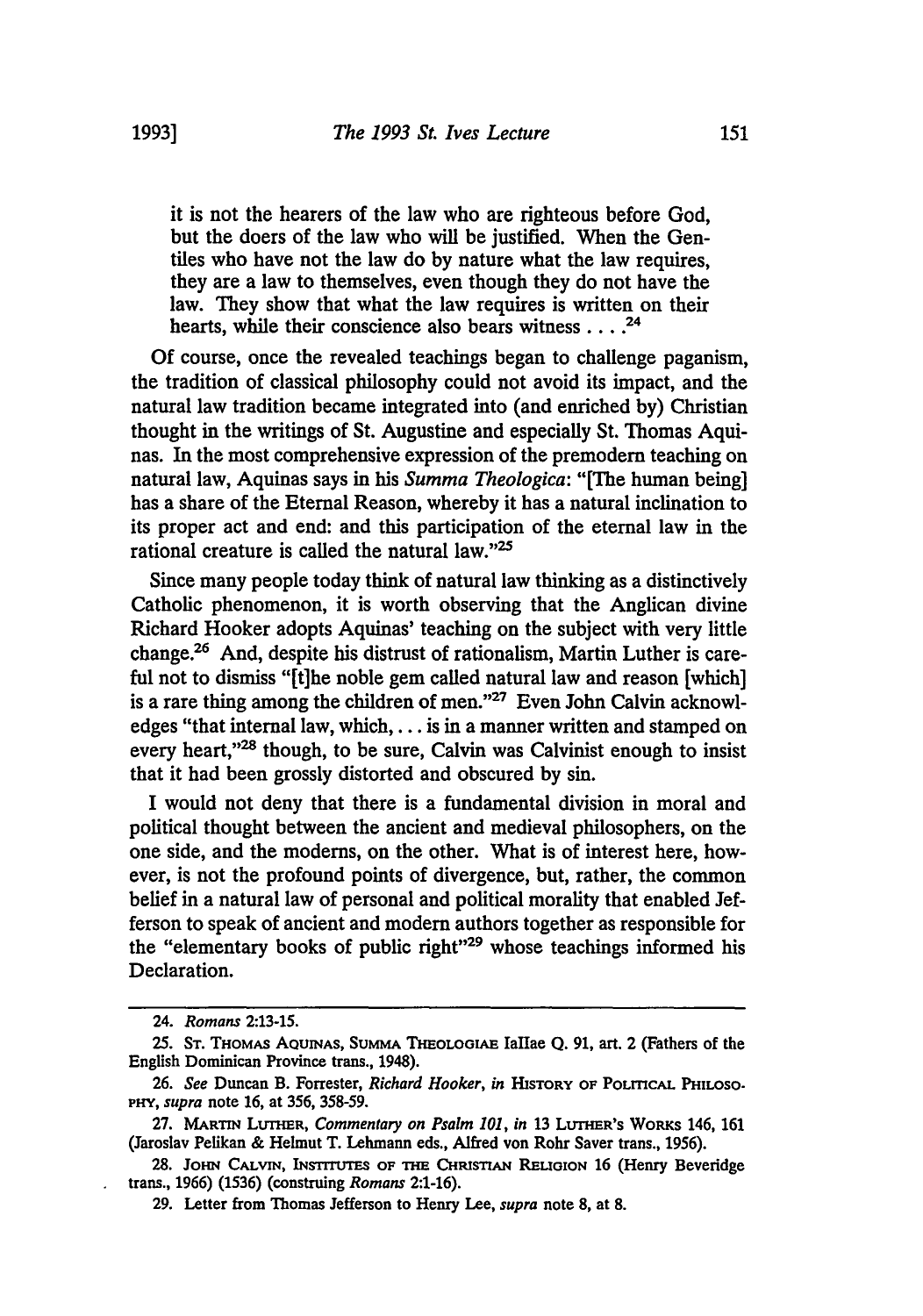If St. Thomas Aquinas is the classic premodern natural law thinker, the modem *par excellence* is John Locke. Echoing the dispassionate rhetoric of "the judicious Hooker," Locke wrote that "[t]he *State of Nature* has a Law of Nature to govern it, which obliges every one: And Reason, which is that Law, teaches all Mankind, who will but consult it, that being all equal and independent, no one ought to harm another in his Life, Health, Liberty, or Possessions."<sup>30</sup> Unfortunately, few men are "studiers" of the natural law, yet "every *Man hath a Right to punish the Offender, and be Executioner of the Law of Nature.*"<sup>31</sup> Thus, the urgency to escape the uncertainties of the state of nature and institute governments that will secure life, liberty, and property rights in part by creating a governmental monopoly of the executive power.<sup>32</sup> Like Locke, Algernon Sidney wrote partly in response to the arguments for tyranny in Robert Filmer's book Patriarcha.<sup>33</sup> Both Sidney and Locke maintain that a sound account of natural law provides the most persuasive bulwark against oppression. Sidney writes:

[N]othing but the plain and certain dictates of reason can be generally applicable to all men as the law of their nature; and they who, according to the best of their understanding, provide for the good of themselves and their posterity, do all equally observe it. He that enquires more exactly into the matter may find, that reason enjoins every man not to arrogate to himself more than he allows to others, nor to retain that liberty which will prove hurtful to him; or to expect that others will suffer themselves to be restrain'd, whilst he, to their prejudice, remains in the exercise of that freedom which nature allows. He who would be exempted from this common rule, must shew for what reason he should be raised above his brethren; and if he do it not, he is an enemy to them. This is not popularity, but tyranny;

33. **SIR ROBERT FILMER, PATRIARCHA AND OTHER WRITINGS** (Johann P. Sommerville ed., **1991) (1679).**

**<sup>30.</sup>** JoHN **LocKE,** Two **TREATISES OF GovERNmENT 289** (Peter Laslett ed., **2d** ed. 1967) (3d ed. 1698).

<sup>31.</sup> *Id.* at 290.

<sup>32.</sup> With thanks to Professor Russell Hittinger of Catholic University's School of Philosophy for bringing my attention to this point, I cannot avoid noting that according to Locke-who is often thought of as America's philosopher-when government refuses to secure the natural rights of the people to life, liberty, and property, it effectively dissolves itself and restores the state of nature. But this also brings back its "inconveniences," such as private acts to punish or prevent the violation of third party natural rights, examples of which include the shooting of abortionists and suspected child abusers by private citizens. When individuals feel compelled to reassume their original Lockean right to execute the natural law because government has unravelled the social contract **by** giving up its monopoly of the executive power, one Lockean inconvenience is the blurring of the line between aggressor and defender as the state of nature comes to resemble a state of war.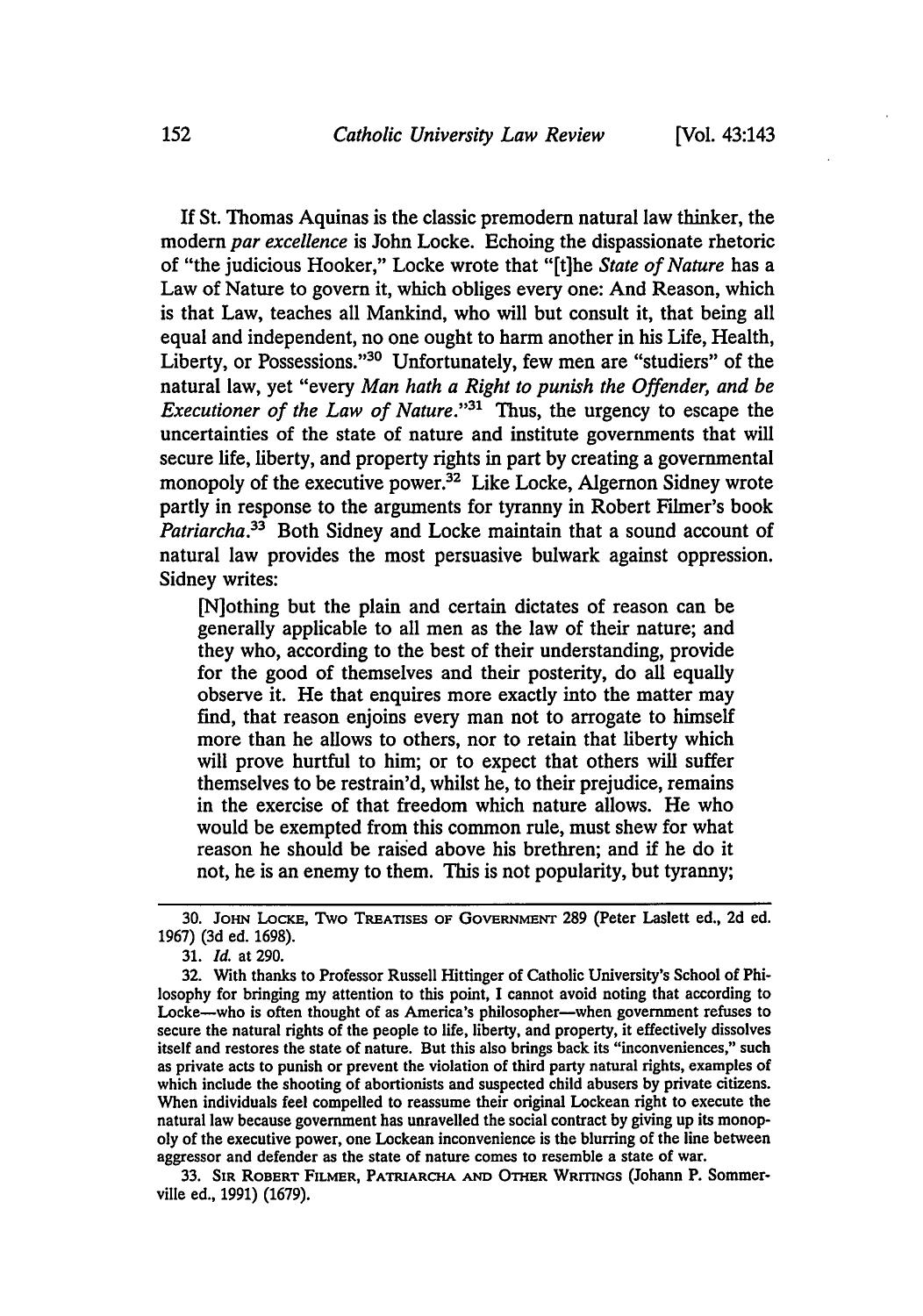and tyrants are said.., to throw off the nature of men, because they do unjustly and unreasonably assume to themselves that which agrees not with the frailty of human nature, and set up an interest in themselves contrary to that of their equals, which they ought to defend as their own.<sup>34</sup>

Tyrannicide is a legitimate remedy, according to Sidney, when violations of natural rights by leaders chosen to secure those rights become systematic and intolerable. "The tree of liberty," wrote Thomas Jefferson, Sidney's disciple in the White House, "must be refreshed from time to time with the blood of patriots and tyrants."35 Notice that Sidney's defense of liberty, like any plausible defense of liberty, is a natural law defense. His critique of tyranny, like any plausible critique of tyranny, is openly moralistic. What is wrong with tyranny is not that it is unpopular or economically inefficient or contrary to tradition; what is wrong with tyranny is that it is unjust and, therefore, morally wrong.

As I have conceded, there are different and conflicting accounts or theories of natural law and natural rights. There are particularly profound differences on crucial points between the ancient and medieval thinkers and the modems. For what it is worth, I agree with the ancients and medievals on some of these points, particularly their perfectionist concern with the inculcation of virtue, and with the modems on others, such as the importance of civil and, particularly, religious liberty.<sup>36</sup>

Nevertheless, virtually all the philosophers of the central tradition that fed the American Founding shared with the authors of "the books of public right" a belief in an order of natural law and justice (which the moderns refer to aptly in terms of natural rights) that is what it is because human nature, and therefore the human good, is what *it* is, and that this moral order was constituted by principles accessible to reason that transcend tastes, preferences, or subjective will.

When Jefferson claims that the Declaration of Independence was based on the common sense of the ancients and modems that provided a harmonizing sentiment, it is clear that natural law philosophy is at the very core of this common sense.

When Madison pleads for New York to ratify the proposed Constitution, he returns in the forty-third *Federalist* paper "to the great principle of self-preservation; to the transcendent law of nature and of nature's God, which declares that the safety and happiness of society are the ob-

<sup>34.</sup> **ALGERNON** SIDNEY, DiscousEs **CoNclrmo** GovE **RNimENT** ii.20 (Thomas **G.** West ed., 1990) (London, J. Toland 1698).

**<sup>35.</sup>** Letter from Thomas Jefferson to William **S.** Smith (Nov. **13,** 1787), *in* THm Pourr**iCM. WRITNGs** OF THoMAs **JEFFERSON,** *supra* note **8,** at 68, 69.

**<sup>36.</sup>** *See* **GEORGE,** *supra* note 15.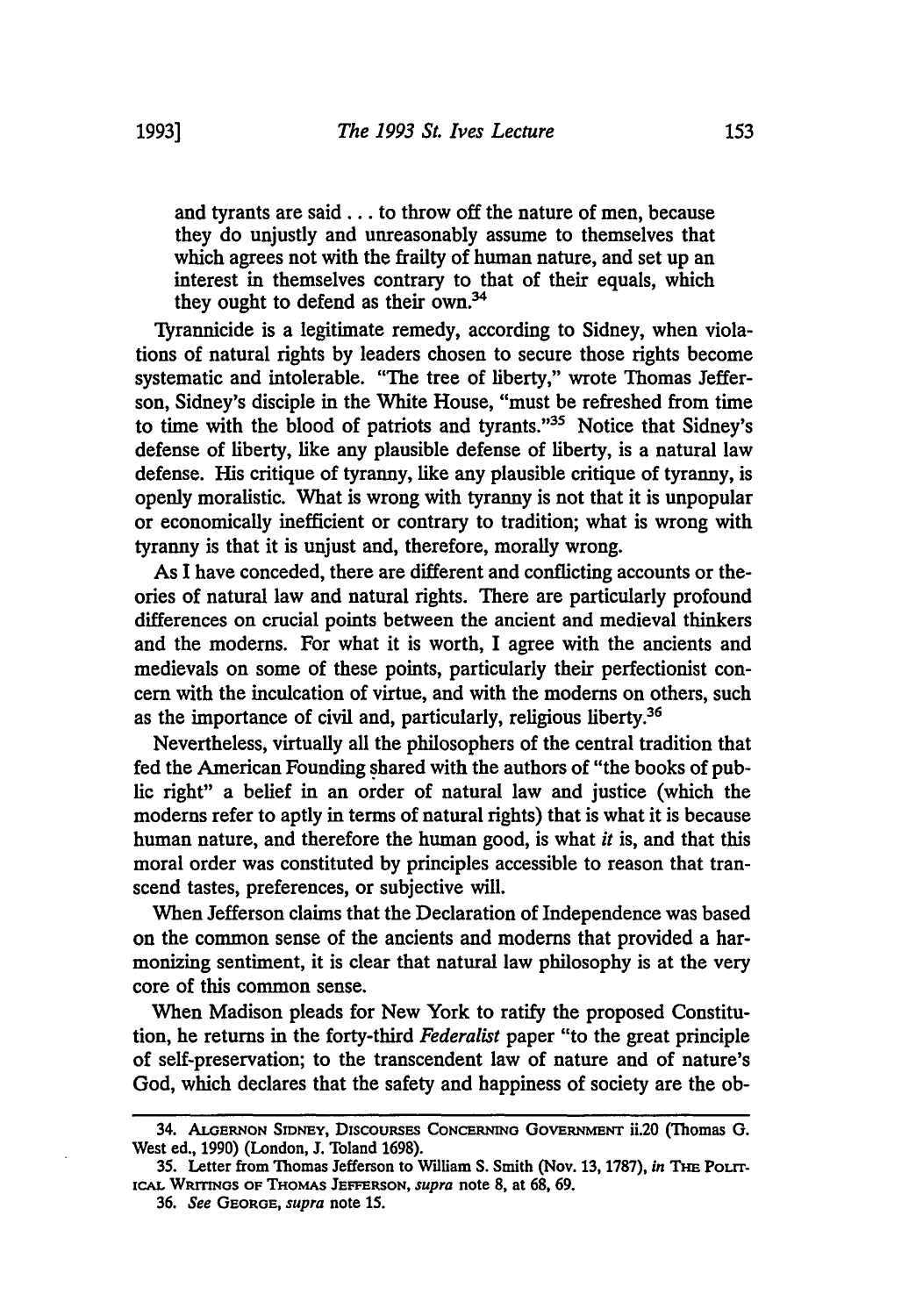jects at which all political institutions aim, and to which all such institutions must be sacrificed."37 The foundation of America's regime of freedom and equality, the world's first liberal democracy, would be **in**comprehensible in terms that reject the idea of natural law and natural rights.

The idea of "civil rights" currently enjoys a great deal of prestige in our culture. Reverend King's prophecy from the Birmingham jail is already being fulfilled:

One day the South will know that when these disinherited children of God sat down at lunch counters, they were in reality standing up for what is best in the American dream and for the most sacred values in our Judaeo-Christian heritage, thereby bringing our nation back to those great wells of democracy which were dug deep by the founding fathers in their formulation of the Constitution and the Declaration of Independence.<sup>38</sup>

Unlike earlier generations, no one would be afraid today to be described as a "civil rights leader," or even a "civil rights commissioner." In large measure, we owe the fulfillment of Reverend King's prophecy to his own words and actions. But it is important to keep in mind in reflecting on the nature of civil rights and the future of the cause of civil rights that King himself was careful to anchor the defense of civil rights, and of his own actions in their behalf, in the idea of natural law and natural rights. The supreme expression of his view is his *Letter from Birmingham Jail,* the Pauline echo of which could hardly be accidental in the thought of a Protestant minister. The entire letter, in my view, is a meditation on natural law and civil rights. Reverend King reminds his fellow clergymen that in the tradition to which they, as Protestants, Catholics, and Jews, all in one way or another participate:

[T]here are two types of laws: just and unjust. I would be the first to advocate obeying just laws. One has not only a legal but a moral responsibility to obey just laws. Conversely, one has a moral responsibility to disobey unjust laws. I would agree with St. Augustine that "an unjust law is no law at all."<sup>39</sup>

King slightly exaggerates his case here. We are not always morally obligated to disobey unjust laws and it is sometimes the case that we are morally obligated to obey them, their injustice notwithstanding. This is, however, a quibble. Seriously unjust laws never bind in conscience and laws that require people to *do* that which is unjust may never rightly be

**<sup>37.</sup> THE** FEDERALIST No. 43, at **316** (James Madison) (Benjamin F. Wright ed., **1961). 38.** Martin Luther King, Jr., *Letter From Birmingham Jail, in* **WHAT COUNTRY** HAVE

**I? POLmCAL WRITINGS BY** BLACK AMERICANS **117, 130** (Herbert **J.** Storing ed., **1970). 39.** *Id.* at 121.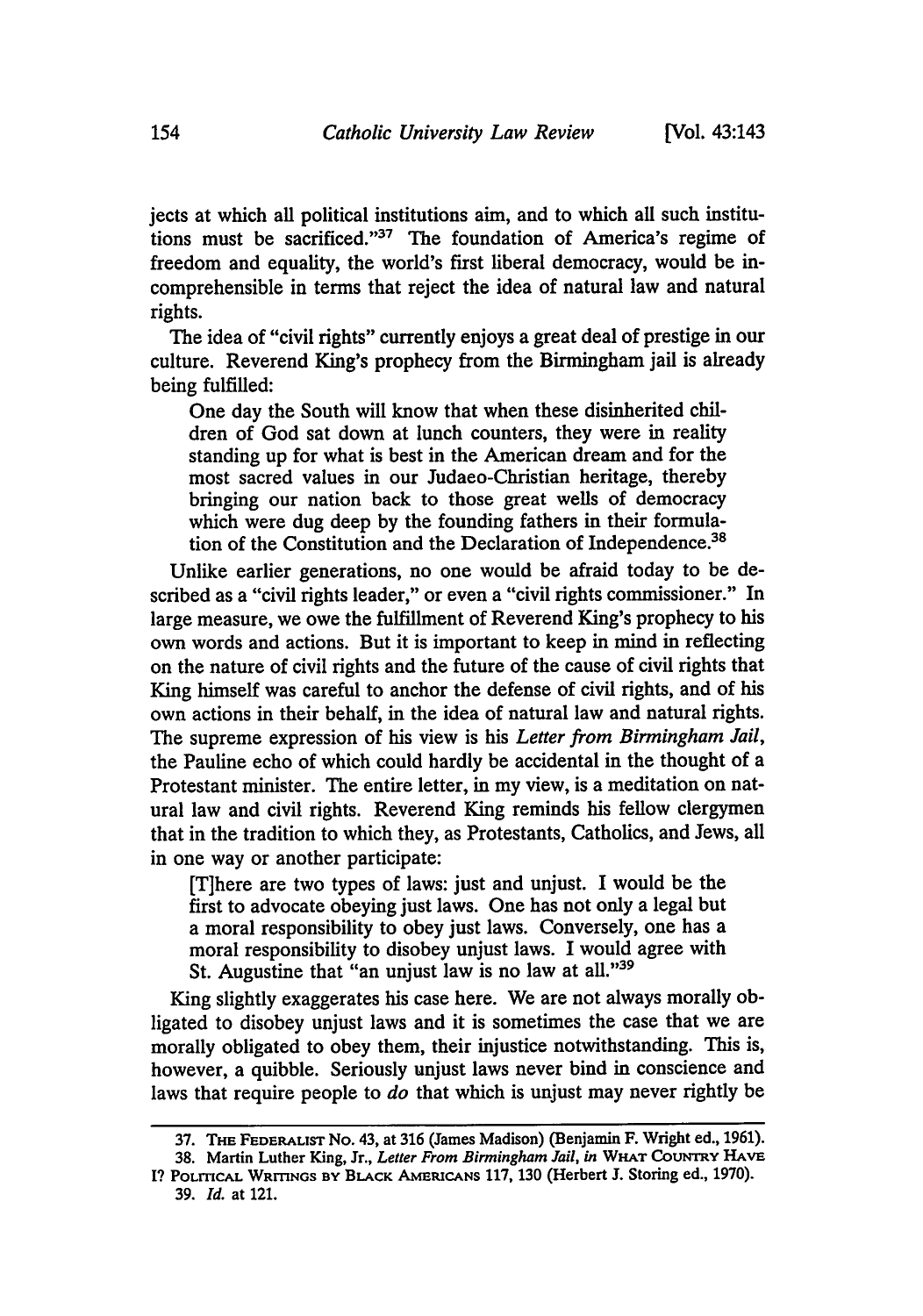obeyed.40 Civil disobedience in the face of seriously unjust laws is often permissible and is sometimes requited. And that, **I** take it, is Reverend King's point.

He continues:

Now, what is the difference between the two? **...** To put it in the terms of St. Thomas Aquinas: An unjust law is a human law that is not rooted in eternal law and natural law. Any law that uplifts human personality is just. Any law that degrades human personality is unjust. **All** segregation statutes are unjust because segregation distorts the soul and damages the personality. It gives the segregator a false sense of superiority and the segregated a false sense of inferiority **....** Hence segregation is not only politically, economically and sociologically unsound, it is morally wrong and sinful.... I can urge [disobedience to] segregation ordinances, for they are morally wrong.41

Note that the violation of natural law, according to Reverend King, has its worst effects **by** distorting the character of human beings. It is the harm done to properly human powers in their proper development that makes for the moral wrong of segregation. The harm would be in no way ameliorated if, as a matter of false consciousness, the strong had persuaded the weak of the "justice" of segregation and made them content with their condition. **A** happy slave is no less degraded in his nature **by** his condition of servitude than is a rebellious one. The goods of human nature are, as **I** have maintained, determinate. Human nature lacks the plasticity and malleability to which the nihilist appeals in defense of the will to power.

King then articulates the principle of justice whose violation in segregation laws accounts for their injustice:

An unjust law is a code that a numerical or power majority group compels a minority group to obey but does not make binding on **itself.... By** the same token, a just law is a code that a majority compels a minority to follow and that it is willing to follow itself.42

Now, as we have seen, Reverend King perceived that natural law enjoins human beings to obey just laws and just authority. And even in the defiance of unjust laws, he rejects the Nietzschean maxim that "everything is permitted":

In no sense do **I** advocate evading or defying the law, as would the rabid segregationist. That would lead to anarchy. One who

<sup>40.</sup> See FINNIS, supra note 11.

<sup>41.</sup> King, *supra* note **38,** at 121-22.

<sup>42.</sup> *Id* at 122.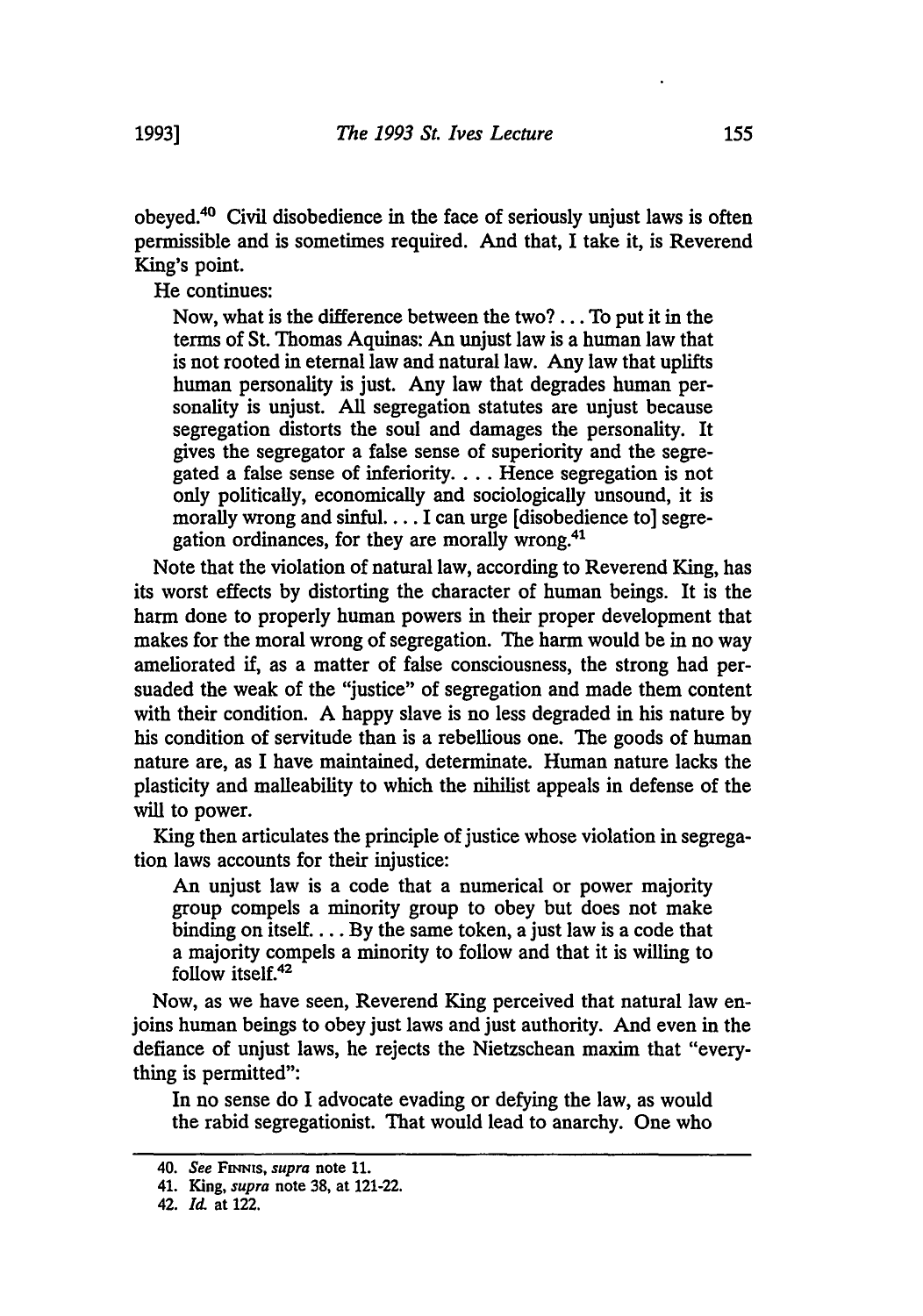breaks an unjust law must do so openly, lovingly, and with a willingness to accept the penalty. I submit that an individual who breaks a law that conscience tells him is unjust, and who willingly accepts the penalty of imprisonment in order to arouse the conscience of the community over its injustice, is in reality expressing the highest respect for law.<sup>43</sup>

King saw, as no political or civil rights leader before or after him has seen, that securing the civil rights of the descendants of those unjustly enslaved under the "peculiar institution" of slavery was implicit in the natural law principles to which America aspired but which, from the beginning, she had failed to live up to.

Although his struggle was not easy and ultimately cost him his life, it is unsurprising that Reverend King so accurately predicted the success of the civil rights struggle that he embodied and has come to symbolize. When the proponents of civil rights occupy the high ground of natural law, and reject the nihilism that reduces everything to power, there is no moral space left for the enemies of civil rights to occupy.

After King's martyrdom, however, many in the civil rights movement lost the moral compass that King's philosophy of natural law and natural rights provided. As traditional liberalism collapsed under the radical critique that has produced such phenomena as postmodernism, deconstructionism, radical feminism, and the like, many veterans of the civil rights struggle bought into the moral radicalism of what former Vice President Quayle accurately labeled a "cultural elite." For this elite, "natural law" is a mere euphemism for legitimizing the status quo, thus reinforcing structures of domination and power. At the same time, elite opinion rejects as, at best, benighted the idea of objective moral truth. Thus, no truly rational critique of racism and other forms of unjust discrimination is possible. There is, quite simply, the brute struggle for power. And the noble cause of civil rights, to the extent that its advocates and spokesmen accept this nihilistic outlook, is reduced to the status of a mere interest group. Moreover, the eclipse of natural law thinking among those who speak for the civil rights movement makes it difficult to say anything very compelling about the problems of irresponsibility, drug abuse, promiscuity, crime, and collapsing family structures in poor minority communities. In the absence of a natural law philosophy of civil rights, the politics of victimhood becomes understandable and perhaps even inevitable. But it is an altogether inadequate philosophy to guide those who would complete the task Reverend King so notably advanced.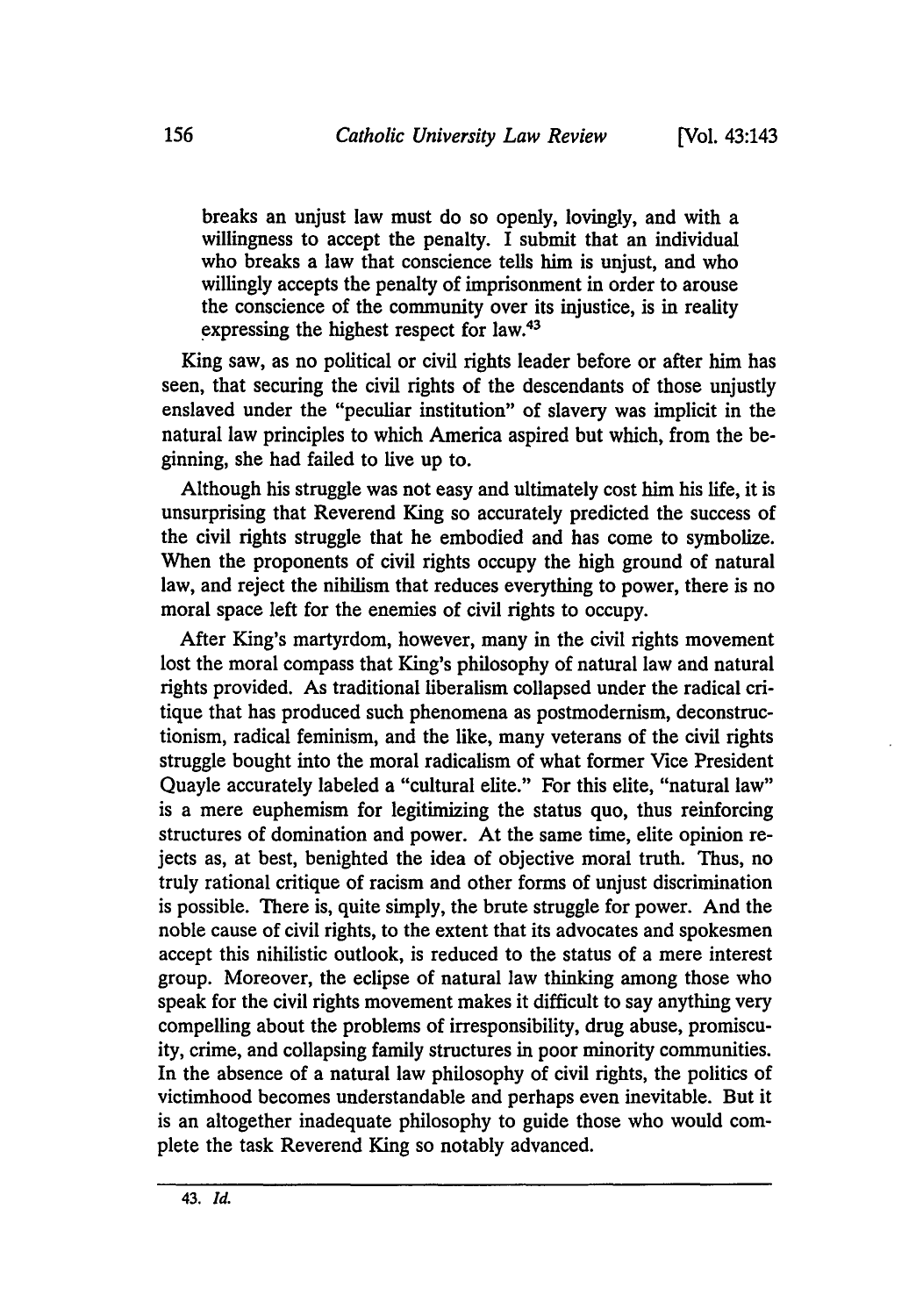Unlike the politics of victimhood, natural law philosophy implies rights *and responsibilities.* It is evenhanded in its condemnation of prejudice, irrationality and injustice, whether of the right or the left. Its principles are universal. A right is a right, whether the holder of the right is white, black, or yellow; a wrong is a wrong, whether the perpetrator of that wrong is male or female, rich, poor, or middle class.

Some people today say that the civil rights revolution has stalled. Some call for a new philosophy of civil rights. What is needed, however, is not a new philosophy but an old one, albeit an old one refreshed and revivified. As we suffer the relativism and nihilism that have become orthodoxy in sophisticated political and academic circles (but whose consequences bear hardest on the poor, the powerless, and the most vulnerable of our people), we await the next Jefferson, Lincoln, or Reverend King to recall us to the higher law that each of them so eloquently invoked in the cause of ordered liberty and civil rights.